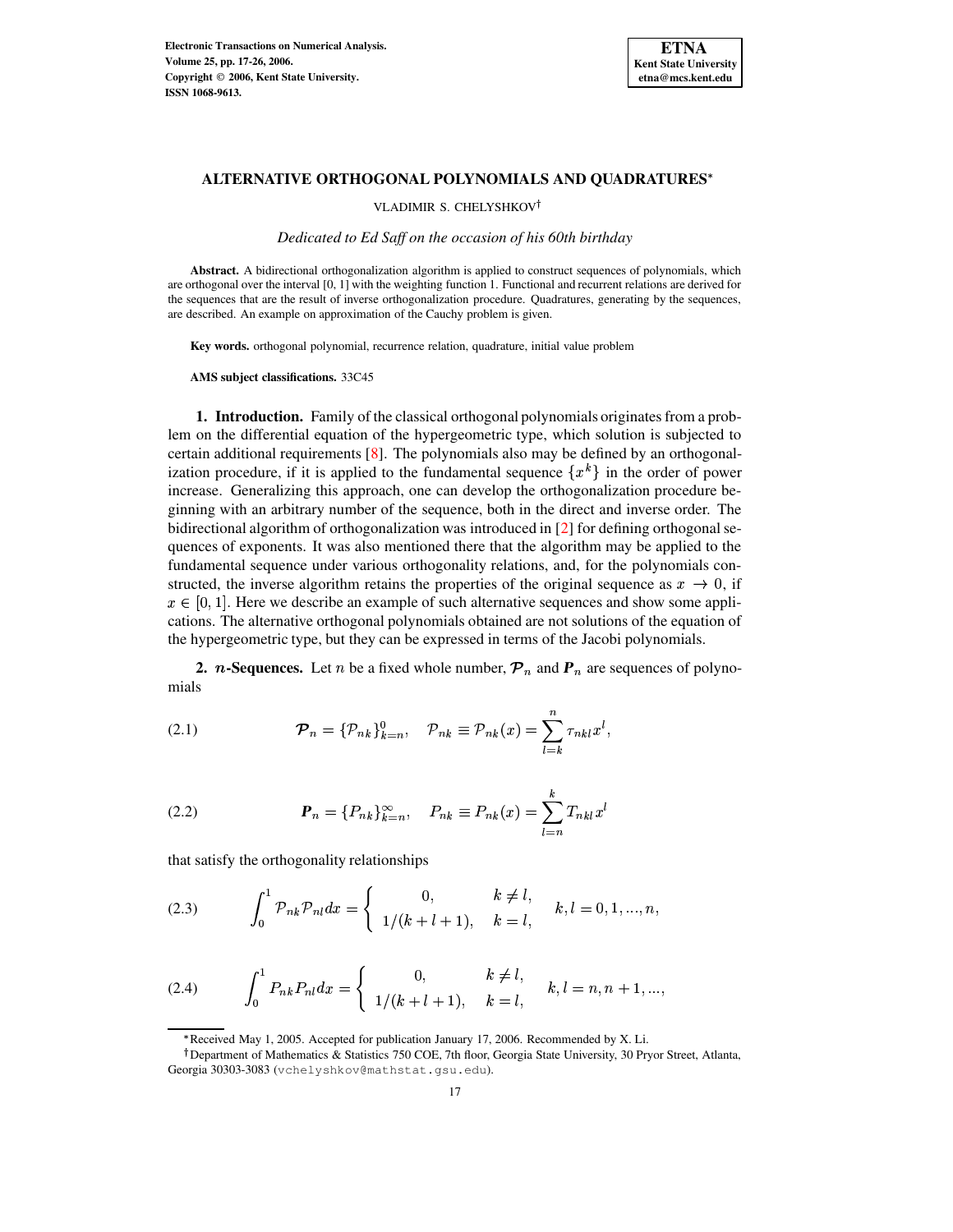# 18 V.S. CHELYSHKOV

and standardizations

<span id="page-1-0"></span>(2.5) 
$$
\text{sign}(\tau_{nkn}) = (-1)^{n-k}, \text{ sign}(T_{nkk}) = (-1)^{k-n}.
$$

The coefficients  $\tau_{nkl}$  and  $T_{nkl}$  of the polynomials  $\mathcal{P}_{nk}$  and  $P_{nk}$  are defined uniquely by requirements  $(2.3)$  -  $(2.5)$  and the Gram-Schmidt orthogonalization procedure (without normalization), which is realized in the order of decreasing  $k$  from  $n$  to 0 for sequences [\(2.1\)](#page-0-1), and in the order of increasing k, originating from  $k = n$ , for sequences [\(2.2\)](#page-0-2). The sequences  $\mathcal{P}_n$  and  $\mathbf{P}_n$  have different properties if  $x \sim 0$ . For fixed n and  $x \to 0$   $\mathcal{P}_{nk}(x) \sim x^k$ ,  $k = 0, 1, ...n$ , and  $P_{nk}(x) \sim x^n$ ,  $k = n, n + 1, ...$  The sequence  $P_0$  represents the shifted to the interval [0, 1] Legendre polynomials;  $P_n$ ,  $n > 0$ , is considered as an auxiliary sequence of incomplete polynomials, and the sequence  $\mathcal{P}_n$  is introduced here as the *alternative Legendre polynomials* (ALP).

The polynomials  $\mathcal{P}_{nk}$  and  $P_{nk}$  have properties, which are analogous to the properties of the classical orthogonal polynomials.

Since *n* is fixed, by verifying property [\(2.4\)](#page-0-3) and [\(2.5\)](#page-1-0), the polynomials  $P_{nk}(x)$  can be immediately connected to a fixed set of the Jacobi polynomials  $P_m^{(\alpha,\beta)}(\xi)$  [\[9\]](#page-9-2). Precisely,

<span id="page-1-1"></span>(2.6) 
$$
P_{nk}(x) = x^n P_{k-n}^{(2n,0)}(1-2x).
$$

This relation can be used directly to describe the properties of  $P_{nk}$ , and one of the formulas that follow from  $(2.6)$  is the integral representation

<span id="page-1-2"></span>(2.7) 
$$
P_{nk}(x) = \frac{1}{2\pi i} \frac{1}{x^n} \int_C \frac{z^{k+n} (1-z)^{k-n}}{(z-x)^{k-n+1}} dz.
$$

Here C is a closed curve, which encloses the point  $z = x$ . Representation [\(2.7\)](#page-1-2) will be <sup>m</sup> employed below.

The orthogonalization procedure is the only starting point for examining polynomials  $\mathcal{P}_{nk}$ . Realizing the procedure one can suppose that the explicit definition of the polynomials  $\mathcal{P}_{nk}$  is

$$
\mathcal{P}_{nk}(x) = \sum_{j=0}^{n-k} (-1)^j \binom{n-k}{j} \binom{n+k+1+j}{n-k} x^{k+j}, \ k = 0, 1, ..., n.
$$

This yields the Rodrigues' type representation, <sup>9</sup>

<span id="page-1-3"></span>
$$
(2.8) \qquad \mathcal{P}_{nk}(x) = \frac{1}{(n-k)!} \frac{1}{x^{k+1}} \frac{d^{n-k}}{dx^{n-k}} (x^{n+k+1} (1-x)^{n-k}), \ k = 0, 1, ..., n,
$$

and orthogonality relationships [\(2.3\)](#page-0-0) are confirmed by applying last formula. It also follows from  $(2.8)$  that

<span id="page-1-5"></span>(2.9) 
$$
\int_{0}^{1} \mathcal{P}_{nk}(x) dx = \int_{0}^{1} x^{n} dx = \frac{1}{n+1}.
$$

Making use of formula  $(2.8)$ , the Cauchy integral formula for derivatives of an analytic function and reciprocal substitutions one can obtain the integral representation

<span id="page-1-4"></span>(2.10) 
$$
\mathcal{P}_{nk}(x) = \frac{1}{2\pi i} \frac{1}{x^{n+2}} \int_{C_1} \frac{z^{-(n+k+2)}(1-z)^{n-k}}{(z-x^{-1})^{n-k+1}} dz,
$$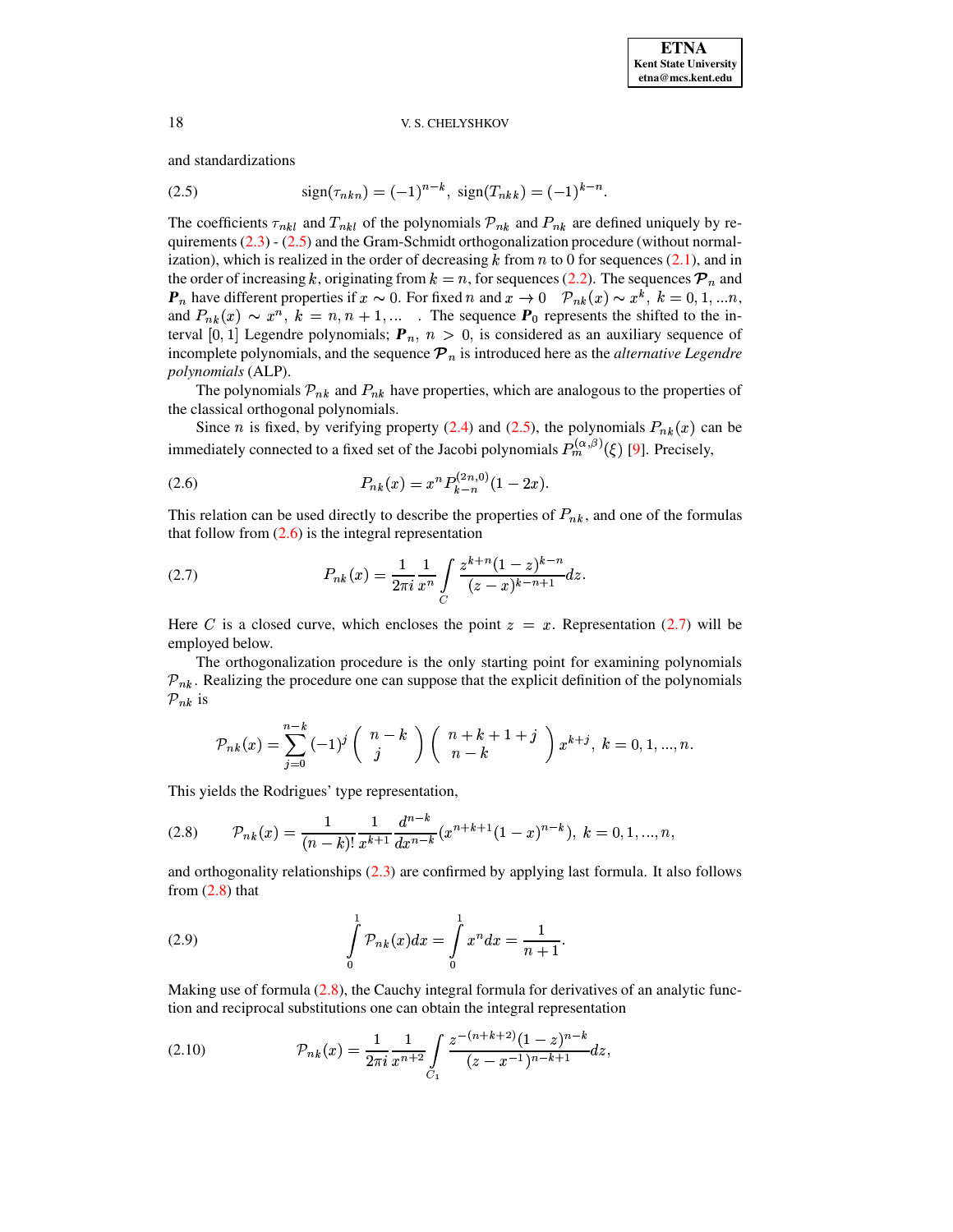where  $C_1$  is a closed curve, which encloses the point  $z = x^{-1}$ . Employing the theory developed in [8] and representation (2.10) one may complete description of  $\mathcal{P}_{nk}$ . However, there is more simple way to do it.

<span id="page-2-0"></span>Representations  $(2.7)$  and  $(2.10)$  lead directly to the reciprocity relation

$$
(2.11) \t\t\t\t\t\t\t\t\t\mathcal{P}_{nk}(x) = x^{-1} P_{-(n+1),-(k+1)}(x^{-1}),
$$

which is the result of the bidirectional orthogonalization. Relationship, similar to  $(2.11)$ , holds also for orthogonal exponential polynomials [2].

Identity  $(2.11)$  facilitates description of the ALP, and the results that are shown below can be obtained making use of the auxiliary sequences  $P_{nk}(x)$  and relationship (2.11). In particular,

$$
{\cal P}_{nn}=x^n, \; {\cal P}_{n,n-1}=2nx^{n-1}-(2n+1)x^n,
$$

and the following recurrence relations and differentiation formulas hold:

<span id="page-2-2"></span>
$$
(2.12) \t\t a_{nk} \mathcal{P}_{n,k-1} = (b_{nk} x^{-1} - c_{nk}) \mathcal{P}_{nk} - d_{nk} \mathcal{P}_{n,k+1}
$$

$$
\alpha_{nk}x(1-x)\mathcal{P}'_{nk}=(\beta_{nk}-\gamma_{nk}x)\mathcal{P}_{nk}-\delta_{nk}x\mathcal{P}_{n,k+1}
$$

$$
\kappa_{nk} x(x-1) \mathcal{P'}_{nk} = (\lambda_{nk} - \mu_{nk} x) \mathcal{P}_{nk} - \nu_{nk} x \mathcal{P}_{n,k-1},
$$

where

$$
a_{nk} = (k+1)(n-k+1)(n+k+1), \quad b_{nk} = k(2k+1)(2k+2),
$$
  
\n
$$
c_{nk} = (2k+1)((n+1)^2 + k^2 + k), \quad d_{nk} = k(n-k)(n+k+2),
$$
  
\n
$$
\alpha_{nk} = 2(k+1), \quad \beta_{nk} = 2k(k+1), \quad \gamma_{nk} = n^2 + k^2 + 2n,
$$
  
\n
$$
\delta_{nk} = (n-k)(n+k+2), \quad \kappa_{nk} = 2k, \quad \lambda_{nk} = 2k(k+1),
$$
  
\n
$$
\mu_{nk} = (n+1)^2 + k^2, \quad \nu_{nk} = (n-k+1)(n+k+1).
$$

The polynomial  $x\mathcal{P}_{nk}(x)$  is a solution of the differential equation

<span id="page-2-1"></span>
$$
(2.13) \t x2(1-x)\zeta'' - x2\zeta' + ((n+1)2x - k(k+1))\zeta = 0, k = 0, 1, ..., n
$$

that also follows from the constructions developed. Making use of the substitution  $\zeta(x)$  =  $x^k u(x)$  one can represent the polynomial solution of equation (2.13) in terms of the hypergeometric function  $F$ , and the following relationships hold

$$
\mathcal{P}_{nk}(x) = (-1)^{n-k} x^k F(k-n, k+n+2; 1; 1-x),
$$

<span id="page-2-3"></span>
$$
(2.14) \t\t\t\t\mathcal{P}_{nk}(x) = (-1)^{n-k} x^k P_{n-k}^{(0,2k+1)}(2x-1), \quad k = 0, 1, ..., n.
$$

Thus, the ALP are related to *different* families of the Jacoby polynomials.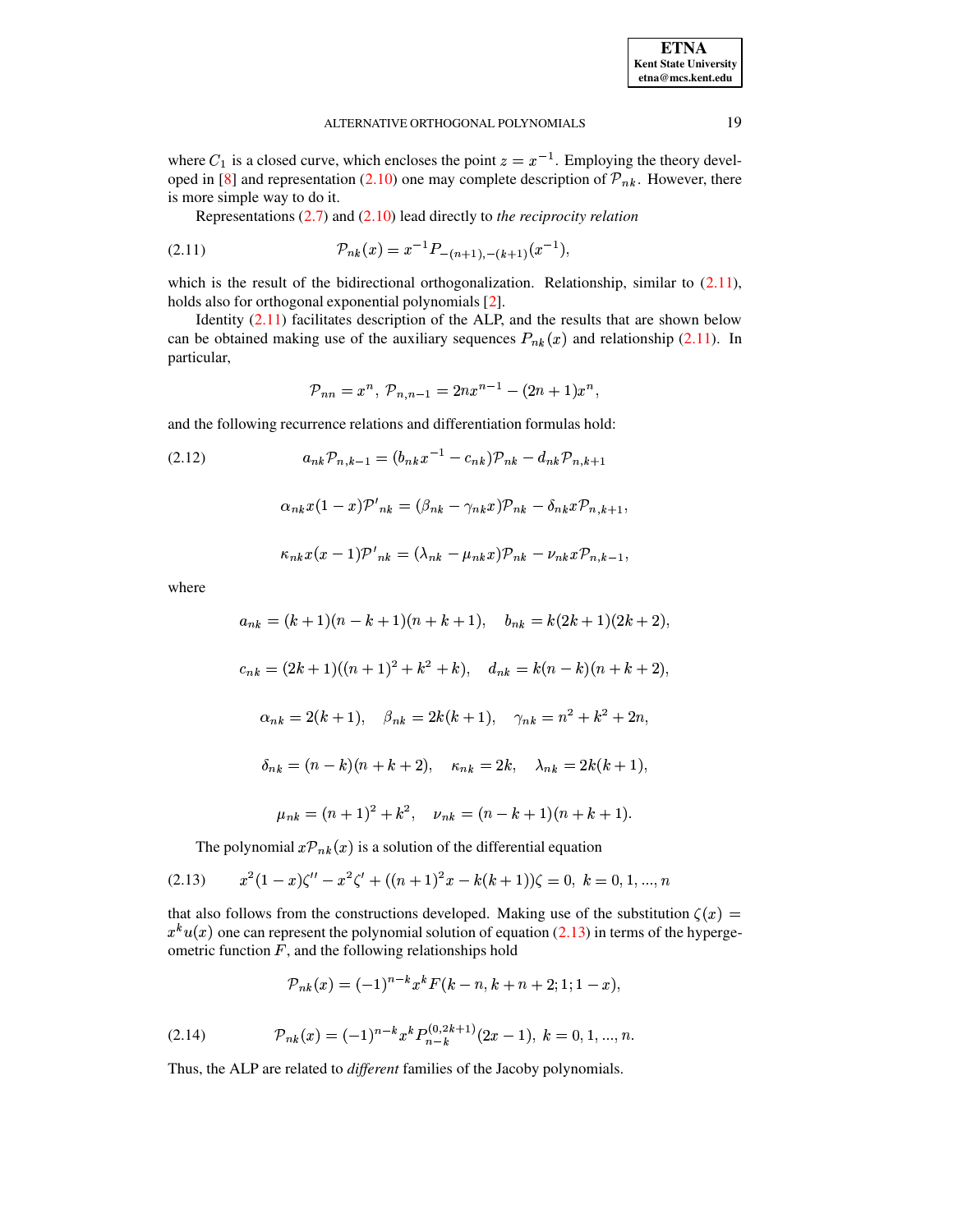### 20 V. S. CHELYSHKOV

Properties of the zeros of the Jacobi polynomials [\[9\]](#page-9-2) and the last relationship give the following result.

COROLLARY 2.1. *Polynomials*  $\mathcal{P}_{nk}(x)$  have *k* multiple zeros  $x = 0$  and  $n - k$  distinct *real zeros in the interval*  $[0, 1]$ *.* 

Recurrence relation [\(2.12\)](#page-2-2) can be represented in the form that shows polynomial (2k +  $(1) x^{-1} \mathcal{P}_{nk}(x)$  explicitly; then, regular transformations ([\[7\]](#page-9-3), for example) lead to the Christoffel-Darboux identity

$$
\left(\frac{1}{x} - \frac{1}{t}\right) \sum_{k=1}^{n} (2k+1) \, \mathcal{P}_{nk}(x) \mathcal{P}_{nk}(t) = \frac{n(n+2)}{2} \left(\mathcal{P}_{n0}(x) \mathcal{P}_{n1}(t) - \mathcal{P}_{n1}(x) \mathcal{P}_{n0}(t)\right).
$$

The identity facilitates calculating coefficients in approximate integration formulas.

**3. Quadratures.** Let  $f(x)$  be a continuous function on the interval  $[0,1]$  and  $f(0) = 0$ .

LEMMA 3.1. *The polynomial of degree*  $n$  *interpolating the function*  $f(x)$  *at*  $n+1$  *distinct points*  $x_0 = 0, x_j \in (0, 1], j = 1, 2, ..., n$  *can be defined as* 

(3.1) 
$$
p_n(x) = \sum_{j=1}^n \ell_j(x) f(x_j),
$$

*where*  $\ell_j(x)$  are the Lagrange polynomials

<span id="page-3-0"></span>
$$
\ell_j(x) = \frac{x}{x_j} \cdot \frac{\phi_n(x)}{(x - x_j)\phi_n'(x_j)}, \quad \phi_n(x) = (x - x_1)...(x - x_n).
$$

*Proof.* The term that includes the factor  $\ell_0(x)$  is absent in [\(3.1\)](#page-3-0), because  $f(x_0) = 0$ .  $\Box$ 

<span id="page-3-1"></span>Let

$$
\int_{0}^{1} f(x)dx \approx \sum_{s=1}^{n} w_{s} f(x_{s})
$$

be an interpolatory quadrature rule, thus the weighting coefficients can be found by substitution  $p_n(x)$  for  $f(x)$  and

<span id="page-3-2"></span>
$$
(3.3) \t\t w_s = \int\limits_0^1 \ell_s(x) dx.
$$

Let indices *n* and *k* show the power range  $k \leq l \leq n$  of a polynomial, say  $\mathcal{Q}_{nk}(x)$ , with the terms  $x^i$ .

THEOREM 3.2. *Quadrature rule [\(3.2\)](#page-3-1),[\(3.3\)](#page-3-2) is interpolatory iff it is exact for any polynomial*  $\mathcal{Q}_{n1}(x)$ *.* 

THEOREM 3.3. *Quadrature rule* [\(3.2\)](#page-3-1),[\(3.3\)](#page-3-2) is exact for any polynomial  $Q_{2n,1}(x)$  iff the polynomial  $\phi_n(x)$  is orthogonal to any polynomial  $\mathcal{Q}_{n1}(x)$ .

 Comparatively to the regular case, the theorems expose the shift in the power range, but it does not introduce peculiarities in their proofs. Proofs for the regular case can be found, for example, in  $[7]$  $[7]$  $[7]$ .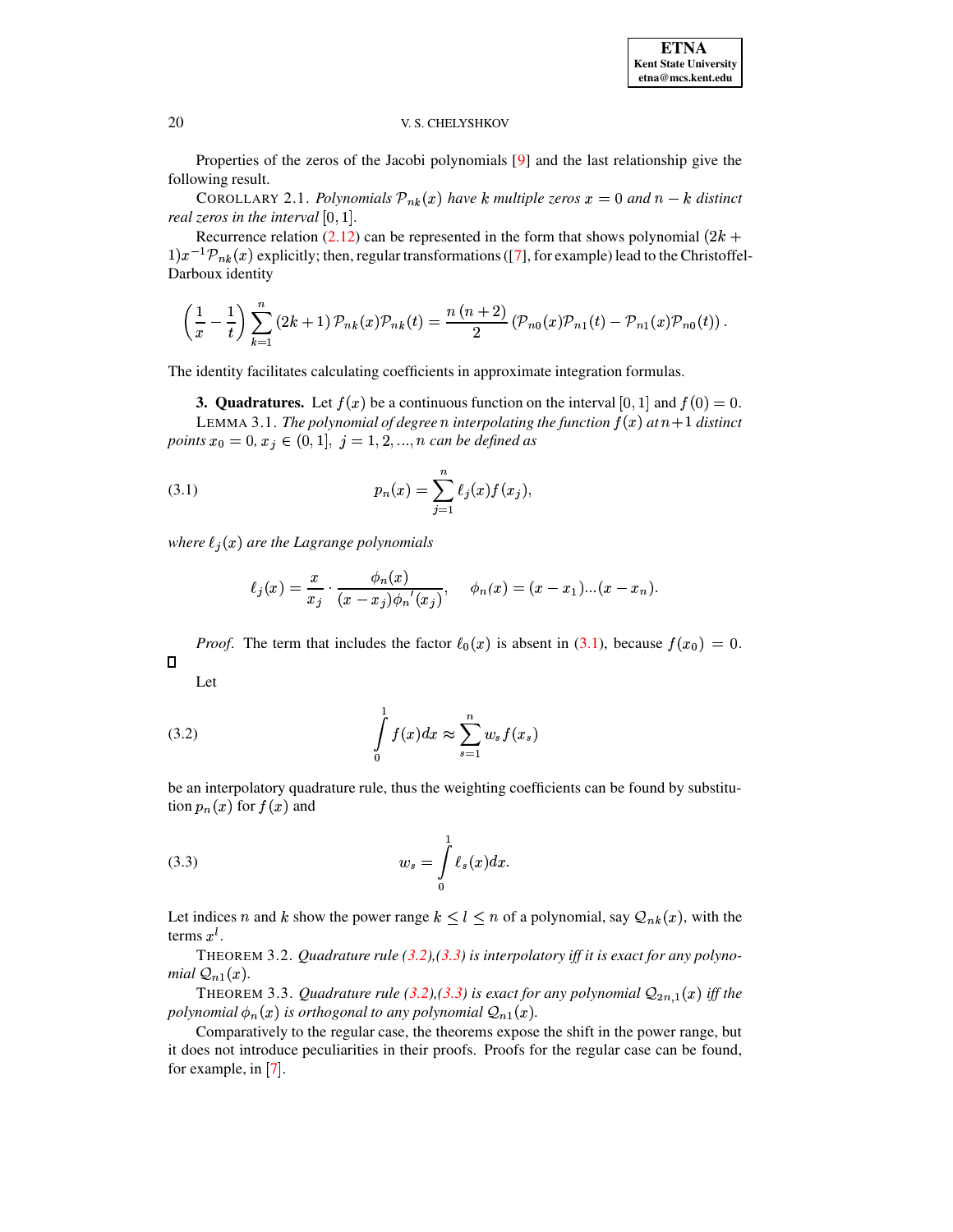| <b>ETNA</b>                  |
|------------------------------|
| <b>Kent State University</b> |
| etna@mcs.kent.edu            |

### ALTERNATIVE ORTHOGONAL POLYNOMIALS 21

Being subjected to the requirement of the last theorem, polynomial  $\phi_n(x)$  differs polynomial  $\mathcal{P}_{n0}(x)$  by a constant factor that results in the definition of the weighting coefficients as follows

<span id="page-4-0"></span>(3.4) 
$$
w_s = \int_0^1 \frac{x}{x_s} \cdot \frac{\mathcal{P}_{n0}(x)}{(x - x_s)\mathcal{P}'_{n0}(x_s)} dx.
$$

Now, the above described Christoffel-Darboux identity can be involved in evaluating the integral in [\(3.4\)](#page-4-0) that leads to the following result.

COROLLARY 3.4. *Quadrature* [\(3.2\)](#page-3-1) is exact for any polynomial  $Q_{2n,1}(x)$  iff  $x_s$  are the zeros of the polynomial  ${\cal P}_{n0}(x)$  and the weight factors are

<span id="page-4-1"></span>(3.5) 
$$
w_s = -\frac{2}{n(n+1)(n+2)} \cdot \frac{\sum_{k=1}^n (2k+1) \mathcal{P}_{nk}(x_s)}{x_s^2 \mathcal{P}_{n1}(x_s) \mathcal{P}'_{n0}(x_s)}.
$$

Although alternative Gauss quadrature  $(3.2),(3.5)$  $(3.2),(3.5)$  $(3.2),(3.5)$  is developed for approximate integration of a function  $f(x)$  subjected to the requirement  $f(0) = 0$ , it can be easily extended to the general case.

<span id="page-4-2"></span>Let  $g(x)$  be a continuous function on the interval [0, 1], and

(3.6) 
$$
\int_{0}^{1} g(x)dx \approx w_0 g(0) + \sum_{s=1}^{n} w_s g(x_s).
$$

COROLLARY 3.5. *Quadrature* [\(3.6\)](#page-4-2),[\(3.5\)](#page-4-1) is exact for any polynomial  $Q_{2n,0}(x)$  iff  $x_s$  are the zeros of the polynomial  ${\cal P}_{n0}(x)$  and

<span id="page-4-3"></span>(3.7) 
$$
w_0 = 1 - \sum_{s=1}^{n} w_s.
$$

*Proof.* Let  $f(x) = g(x) - g(0)$ , then the quadrature rule [\(3.2\)](#page-3-1) can be shown in the form  $(3.6), (3.7).$  $(3.6), (3.7).$  $(3.6), (3.7).$  $(3.6), (3.7).$ 

It may be noticed in  $(2.14)$  that the abscissas of the Radau quadrature  $[7]$  inside of the interval [0, 1) are the zeros  $x_s$  of the equation  $\mathcal{P}_{n0}(x) = 0$ . Thus, quadrature rule [\(3.6\)](#page-4-2), [\(3.5\)](#page-4-1) and [\(3.7\)](#page-4-3) represents differently the Radau quadrature.

The same abscissas  $x_s$  can be employed to generate one more quadrature. Let us approximate the function  $g(x)$  by *almost* orthogonal sequence of polynomials  $\{1, \mathcal{P}_{nk}\}_{k=n}^1$  as follows

<span id="page-4-4"></span>(3.8) 
$$
g(x) \approx a_0 \cdot 1 + \sum_{j=1}^n a_j \mathcal{P}_{nj}(x).
$$

To find coefficients  $a_j$ ,  $j = 0, ..., n$  we examine [\(3.8\)](#page-4-4) at the abscissas To find coefficients  $a_j$ ,  $j = 0, ..., n$  we examine (3.8) at the abscissas  $\{x_s, 1\}_{s=1}^n$ ,  $x_s <$ <br>Making use of the polynomial values  $\mathcal{P}_{\alpha}(1) = (-1)^{n-1}$  one can immediately show  $x_{s+1}$ . Making use of the polynomial values  $\mathcal{P}_{nj}(1) = (-1)^{n-j}$  one can immediately show that

<span id="page-4-5"></span>(3.9) 
$$
a_0 = -\sum_{j=1}^n (-1)^{n-j} a_j + g(1),
$$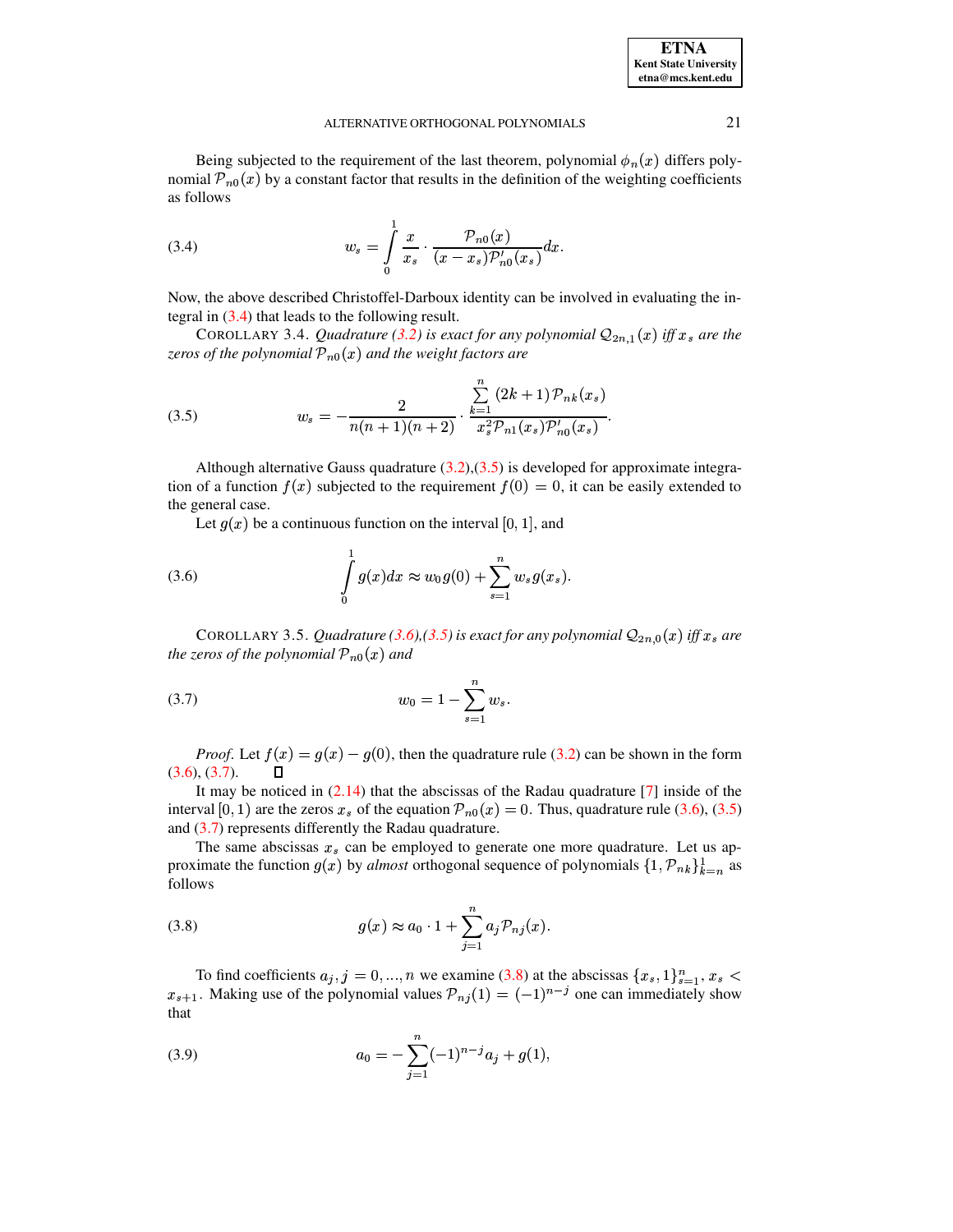# 22 V. S. CHELYSHKOV

and

<span id="page-5-0"></span>(3.10) 
$$
g(x) \approx \sum_{j=1}^{n} a_j (\mathcal{P}_{nj}(x) - (-1)^{n-j}) + g(1).
$$

<span id="page-5-1"></span>Below we apply the discrete form of integral relationships [\(2.3\)](#page-0-0)

(3.11) 
$$
\sum_{s=1}^{n} w_s \mathcal{P}_{nj}(x_s) \mathcal{P}_{nl}(x_s) = \delta_{jl}/(k+l+1)
$$

and the discrete form of calculation of the first integral in [\(2.9\)](#page-1-5)

<span id="page-5-2"></span>(3.12) 
$$
\sum_{s=1}^{n} w_s \mathcal{P}_{nl}(x_s) = 1/(n+1)
$$

that follow from the alternative Gauss quadrature for  $k, l = 1, ..., n; \delta_{jl}$  is the Kronecker delta. 

Multiplying [\(3.10\)](#page-5-0) by ing the matrix in the right hand side of the equation obtained, one can solve problem  $(3.8)$  as  $_{nl}(x_s)$ , adding them, making use of [\(3.11\)](#page-5-1), [\(3.12\)](#page-5-2) and invertfollows

<span id="page-5-3"></span>(3.13) 
$$
a_j = (2j+1) \left( \sum_{l=1}^n A_{jl} \sum_{s=1}^n \mathcal{P}_{nl}(x_s) w_s g(x_s) - (-1)^n g(1) \right),
$$

<span id="page-5-4"></span>(3.14) 
$$
A_{jl} = (-1)^l \begin{cases} 2l+1, & j \neq l \\ 2l, & j = l, l \text{ odd} \\ 2(l+1), & j = l, l \text{ even.} \end{cases}
$$

Approximation [\(3.8\)](#page-4-4), [\(3.9\)](#page-4-5), [\(3.13\)](#page-5-3), [\(3.14\)](#page-5-4) results in a quadrature formula. Indeed, integrating  $(3.8)$  and making use of coefficients  $(3.9)$ ,  $(3.13)$  one can obtain

<span id="page-5-5"></span>(3.15) 
$$
\int_{0}^{1} g(x)dx \approx \sum_{s=1}^{n} c_{s} w_{s} g(x_{s}) + c_{n+1} g(1),
$$

(3.16) 
$$
c_s = \sum_{l=1}^n \alpha_l \mathcal{P}_{nl}(x_s),
$$

<span id="page-5-6"></span>(3.17) 
$$
c_{n+1} = \frac{(-1)^n}{n+1}, \quad \alpha_l = \begin{cases} 2(2l+1)/(n+1), & l \text{ odd} \\ 0, & l \text{ even.} \end{cases}
$$

Obviously, quadrature rule [\(3.15\)](#page-5-5) - [\(3.17\)](#page-5-6) is exact for any polynomial  $Q_{n0}(x)$ , but it has no nice properties of the Gauss and the Radau quadratures. In particular, for  $n = 1$ 

$$
x_1 = 2/3, \quad c_1 \cdot w_1 = 3/2, \quad x_2 = 1, \quad c_2 = -1/2;
$$

for  $n = 2$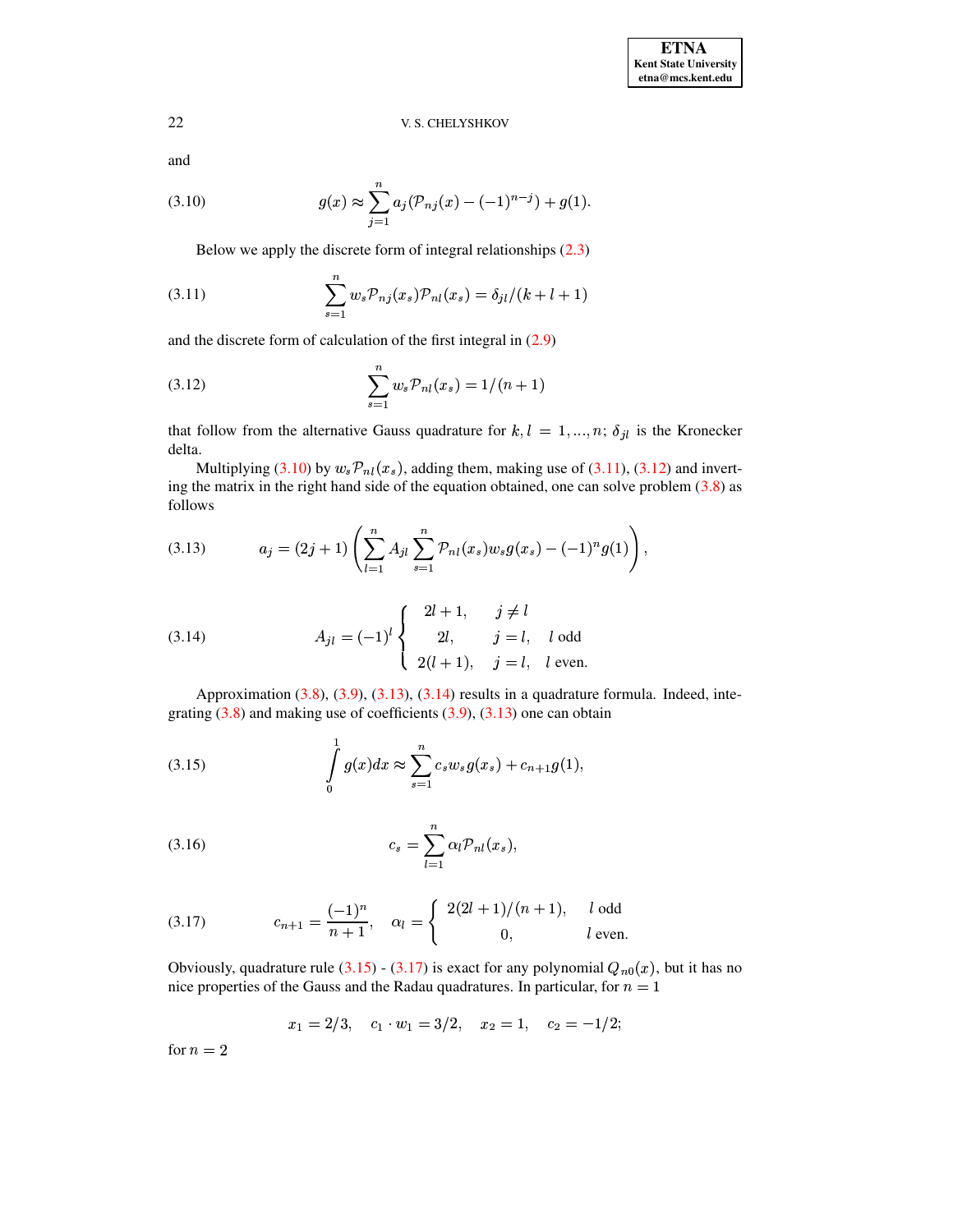### ALTERNATIVE ORTHOGONAL POLYNOMIALS 23

$$
x_1 = (6 - \sqrt{6})/10, \quad c_1 \cdot w_1 = (12 + 7\sqrt{6})/36 \approx 0.809623,
$$
  
\n
$$
x_2 = (6 + \sqrt{6})/10, \quad c_2 \cdot w_2 = (12 - 7\sqrt{6})/36 \approx -0.142956,
$$
  
\n
$$
x_3 = 1, \quad c_3 = 1/3,
$$

and thus the weights in  $(3.15)$  have mixed signs.

Once one of the quadratures described above has been chosen, the polynomials  $\mathcal{P}_{nj}(x)$ provide evaluation of an antiderivative of a continuous function on the interval  $[0, 1]$ . Let us illustrate it for  $(3.15)$ . Integrating approximation  $(3.8)$  and making use of the formula

$$
\int_{0}^{x} \mathcal{P}_{nj}(t)dt = \frac{x\mathcal{P}_{nj}(x)}{j+1} + \sum_{m=j+1}^{n} (2+1/m)\frac{x\mathcal{P}_{nm}(x)}{m+1}
$$

one can represent the result as follows

$$
\int_{0}^{x} g(t)dt \approx \sum_{s=1}^{n} C_{s}(x)w_{s}g(x_{s}) + C_{n+1}(x)g(1),
$$

where the functions  $C_s(x)$ ,  $C_{n+1}(x)$  easily can be found by substitution of known coefficients [\(3.9\)](#page-4-5) and [\(3.13\)](#page-5-3) in [\(3.8\)](#page-4-4).

Quadratures  $(3.6)$  and  $(3.15)$  may be associated with spectral approaches for solving the Cauchy problem. The endpoint abscissas in  $(3.6)$  and  $(3.15)$  are different, but both quadratures can be applied for constructing algorithms. In this study, we chose  $(3.15)$  to develop a discrete analogue of the initial value problem.

**4. Approximation of the solution of the initial value problem.** The Cauchy problem often is considered as an extension of a problem on integration. This results in high order implicit collocation algorithms based on known quadrature rules ([\[1\]](#page-9-4), [\[6\]](#page-9-5), for example).

Still another approach is approximation of the solution by a sequence of functions, i.e. application of spectral methods that usually involve transformations both in the spectral space and in the space of the original variables. Advantage of such an approach is in the opportunity and in the space of the original variables. Advantage of such an approach is in the opportunity<br>to integrate the Cauchy problem on any subinterval  $[t, t + h_p]$ ,  $h_p \leq h$  without recomputing its right hand side, if the solution has been approximated on the subinterval. It allows explicit recurrence algorithms and algorithms with translation of the integration interval to be developed.

Recurrence algorithms can be employed to compute a trial vector for approximation of the non-linear initial value problem. In addition, preliminary computations show that the recurrence algorithms itself expose better stability properties than explicit Runge-Kutta methods and may be applied independently.

Algorithms with partial translation might push forward implementation of fully implicit Runge-Kutta methods, making them competitive with multistep methods. Indeed, a translation may involve only a few non-equidistant abscissas.

First fully spectral approach for the Cauchy problem solving that includes the recurrence rithm was elaborated for arbitrary *n* in [4], where the sequences  $\mathcal{E}_n = {\mathcal{E}_{nk}(t)}_{t=n}$  of algorithm was elaborated for arbitrary n in [\[4\]](#page-9-6), where the sequences  $\mathcal{E}_n = \{\mathcal{E}_{nk}(t)\}_{k=n}^1$  of alternatively constructed orthogonal polynomials of exponents [\[2\]](#page-9-1) were exploited as the basis functions. (One may mention that the system of functions  $\mathcal{E}_{n0} \cup \mathcal{E}_n$  generates the Gauss-type quadratures for exponents on the semi-axis [\[3\]](#page-9-7).)

We develop here an algorithm of discretization of the initial value problem analogous to that one in [\[4\]](#page-9-6). The sequences  $\mathcal{P}_{nk}$  are applied for the solution approximation. A preliminary result, the procedure for  $n = 1$ , is revealed. It shows that well known low order methods [\[5\]](#page-9-8) are the components of the spectral approach.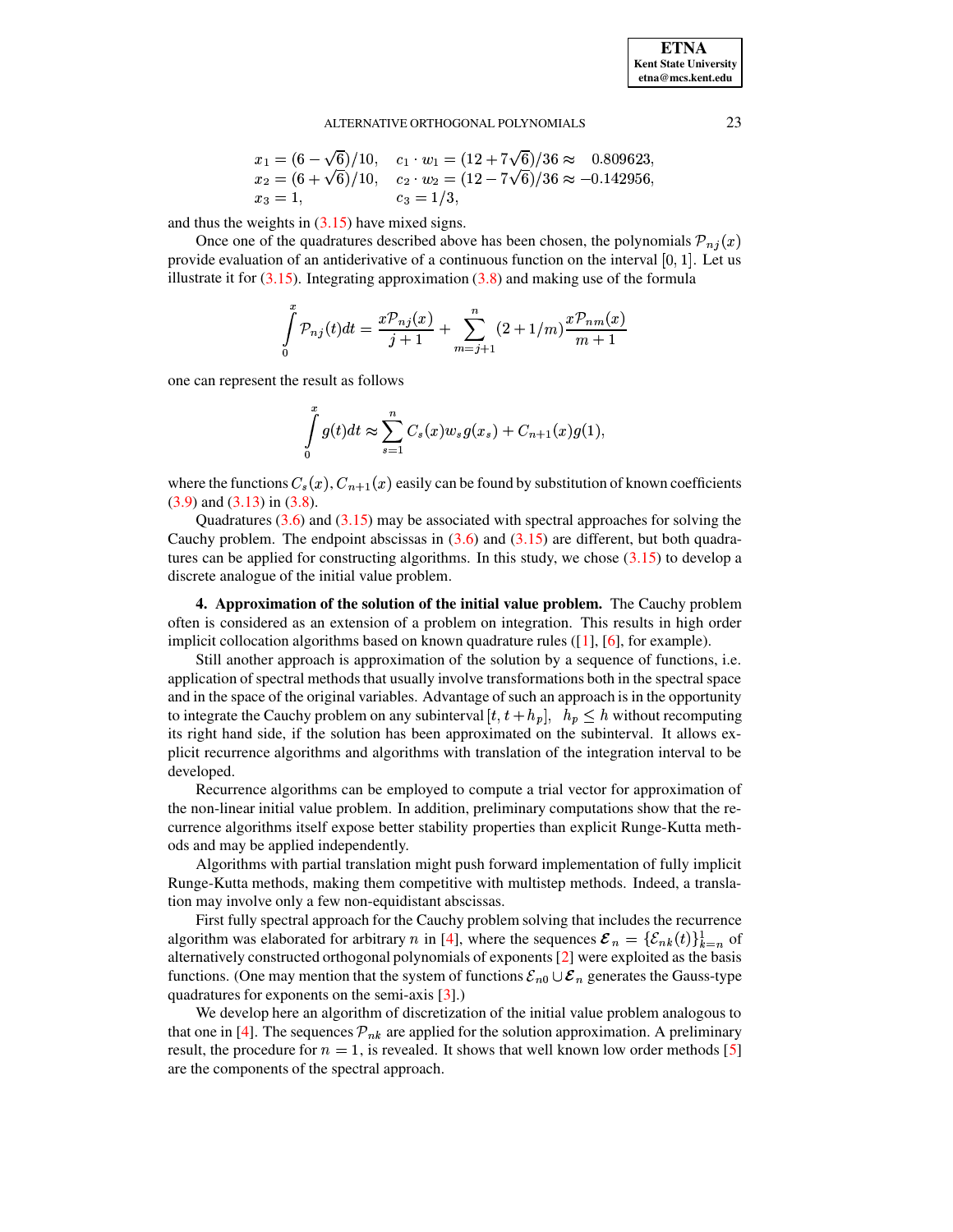### V. S. CHELYSHKOV

<span id="page-7-4"></span>Let us consider the initial value problem

(4.1) 
$$
y'(x) = f(x, y(x)), \quad y(t) = y_0
$$

for the function y on the interval  $x \in [t, t+h]$ ,  $h > 0$ , where the function f is known, and it has the properties that are necessary for the following constructions. Given vector  $y_0$  and the functions  $y$  and  $f$  have dimension  $N$ . Substitutions

<span id="page-7-6"></span>(4.2) 
$$
x = t + h\tau
$$
,  $\xi(\tau) = y(t + h\tau)$ ,  $\zeta(\tau, \xi(\tau)) = hf(t + h\tau, y(t + h\tau))$ 

reduce the original problem to the following

<span id="page-7-0"></span>(4.3) 
$$
\xi'(\tau) = \zeta(\tau, \xi(\tau)), \quad \xi(0) = y_0, \quad \tau \in [0,1].
$$

Approximation  $\xi_n(\tau) \approx \xi(\tau)$  to problem (4.3) in the spectral form

<span id="page-7-1"></span>(4.4) 
$$
\xi_n(\tau) = y_0 + \zeta_0 \tau + \sum_{j=1}^n \mathfrak{a}_{nj}(\mathcal{S}_{nj}(\beta_n, \tau) - (-1)^{n-j} \tau),
$$

<span id="page-7-2"></span>(4.5) 
$$
\mathcal{S}_{nj}(\beta_n, \tau) = \int\limits_0^{\tau} \mathcal{P}_{nj}(\beta_n (1 - \eta)) d\eta, \quad \beta_n = 1
$$

satisfies the initial conditions in  $(4.3)$  and the initial conditions for the derivative of the unknown variable  $\xi$ . Here  $\zeta_0 = \zeta(0, \xi(0))$ , and  $\mathfrak{a}_{nj}$  are the unknown vector coefficients with dimension  $N$ .

To find the coefficients  $a_{nj}$ , one can substitute approximation (4.4) to the differential equation in  $(4.3)$  and examine its discrete form

$$
\xi'_{n}(\lambda_{ns}) = \zeta(\lambda_{ns}, \xi_{n}(\lambda_{ns}))
$$

at the abscissas  $\{\lambda_{ns}\}_{s=1}^n$ ,  $\lambda_{ns} < \lambda_{n,s+1}$ , which are the zeros of the polynomial  $\mathcal{P}_{n0}(1-x)$ . Making use of spectral representations  $(4.4)$ ,  $(4.5)$  and the results of the previous section one can obtain *n* functional equations for the vectors  $a_{nj}$  as follows

<span id="page-7-3"></span>(4.6) 
$$
\mathfrak{a}_{nj} = (2j+1) \left( \sum_{l=1}^n A_{jl} \sum_{s=1}^n \mathcal{P}_{nl} (1 - \lambda_{ns}) w_{n-s+1} \zeta_{ns} - (-1)^n \zeta_0 \right),
$$

$$
\zeta_{ns} \equiv \zeta(\lambda_{ns},\ \xi_n(\lambda_{ns})).
$$

Equation (4.6) together with (4.4) at  $\tau = \lambda_{ns}$  are the spectral form of initial value problem  $(4.1)$ ; the form allows to return to the space of original variables.

Substitution of  $(4.6)$  in  $(4.4)$  results in approximation

<span id="page-7-5"></span>(4.7) 
$$
\xi_n(\tau) = y_0 + \Omega_{n0}(\tau)\zeta_0 + \sum_{s=1}^n \Omega_{ns}(\tau)w_{n-s+1}\zeta_{ns},
$$

where the functions  $\Omega_{n0}(\tau)$  and  $\Omega_{ns}(\tau)$  are

$$
\Omega_{n0}(\tau) = (-1)^n \left( (n+1)\tau - \sum_{j=1}^n (2j+1) S_{nj}(\beta_n, \tau) \right),
$$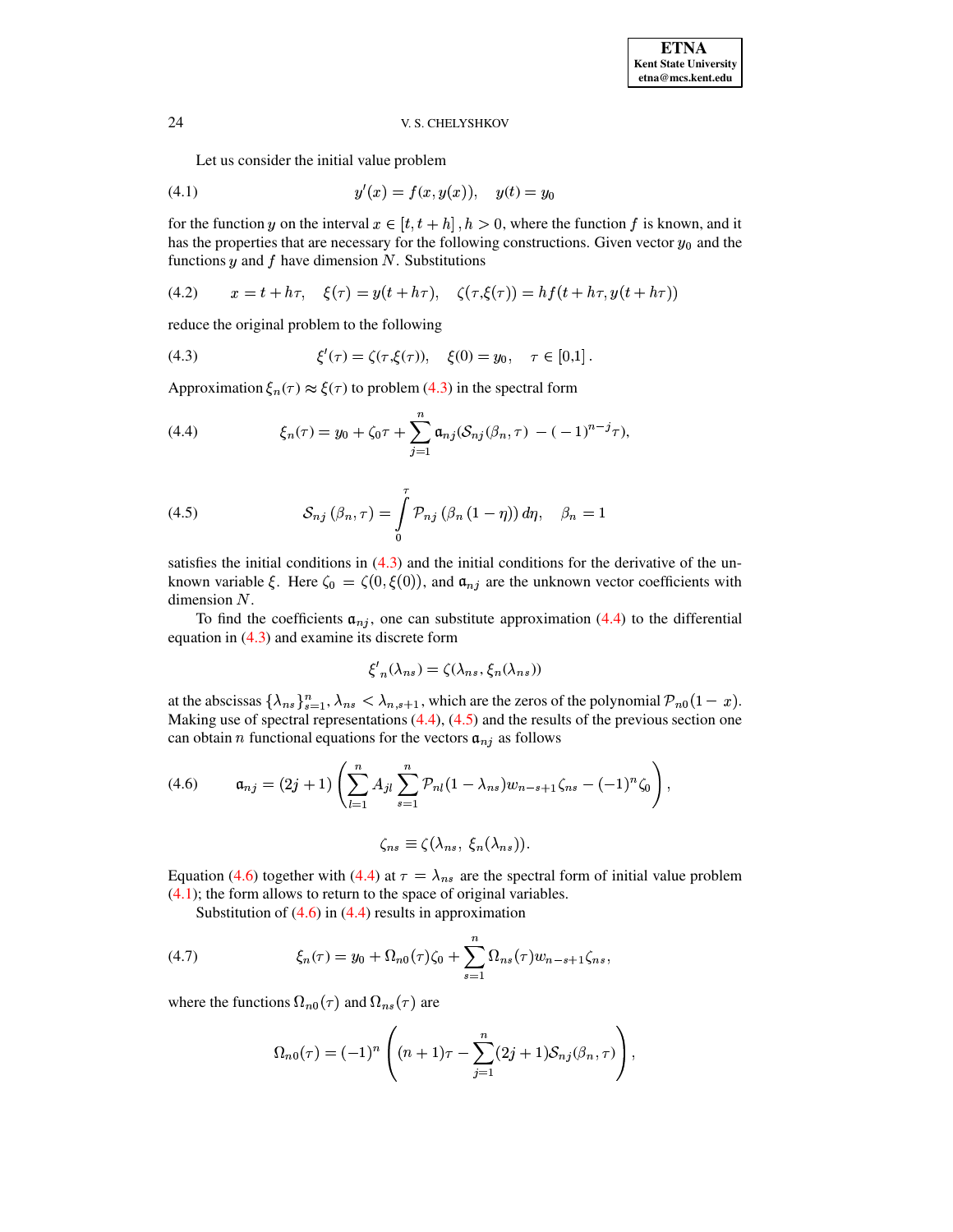#### ALTERNATIVE ORTHOGONAL POLYNOMIALS

$$
\Omega_{ns}(\tau) = \sum_{l=1}^{n} \mathcal{P}_{nl} (1 - \lambda_{ns}) \rho_{nl}(\tau),
$$

$$
\rho_{nl}(\tau) = (n+1)(-1)^{l+1}(2l+1)\tau + \sum_{j=1}^{n} (2j+1)A_{jl}S_{nj}(\beta_n, \tau).
$$

Vector  $\xi_n$  in (4.7) can be calculated at any  $\tau \in [0, 1]$ , if values of  $\zeta_{ns}$  are known.

Equating (4.7) at  $\tau = {\lambda_{ns}, 1}_{s=1}^n$  and making use of substitutions (4.2) we finally obtain the discrete analogue of the Cauchy problem  $(4.1)$  that represents an implicit Runge-Kutta method as follows

$$
x_p = t + \varkappa_p h, \quad y_p = y(x_p)
$$

<span id="page-8-0"></span>(4.8) 
$$
y_p = y_0 + \omega_{p0} h f(t, y_0) + h \sum_{s=1}^n \omega_{ps} f(x_s, y_s), \quad p = 1, 2, ... n,
$$

<span id="page-8-1"></span>(4.9) 
$$
y(t+h) \approx y_0 + \sigma_0 h f(t,y_0) + h \sum_{s=1}^n \sigma_s f(x_s, y_s).
$$

We dropped index  $n$  in (4.8), (4.9) introducing coefficients

$$
\kappa_p = \lambda_{np}, \quad \omega_{p0} = \Omega_{n0}(\lambda_{np}), \quad \omega_{ps} = \Omega_{ns}(\lambda_{np}), \quad \sigma_0 = c_{n+1}, \quad \sigma_s = c_{n-s+1}w_{n-s+1}.
$$

Solving equations (4.8) is a difficult problem, and trial values for the vectors  $y_p$  are necessary. It follows from (2.14) that the zeros  $\lambda_{ns}$  of  $\mathcal{P}_{nk}(1-x)$  thicken near  $x = 0$ when increasing  $n$ . This indicates that for fixed  $n$  computation can originate in low degree approximation and then can be extended from point to point by drawing in the polynomials with successively increasing degree. Following  $[4]$ , one can develop an explicit recurrence algorithm for evaluating trial values on the given interval.

Here we complete the description of algorithm (4.2) - (4.9) by considering the case  $n = 1$ that can be shown as follows

<span id="page-8-2"></span>
$$
(4.10) \t y(t + \varkappa_1 h) = y(t) + \omega_{10} h f(t, y(t)) + \omega_{11} h f(t + \varkappa_1 h, y(t + \varkappa_1 h)),
$$

$$
\varkappa_1 = 1/3, \quad \omega_{10} = 1/6, \quad \omega_{11} = 1/6,
$$

<span id="page-8-3"></span>(4.11) 
$$
y(t+h) \approx y(t) + \sigma_0 h f(t, y(t)) + \sigma_1 h f(t + \varkappa_1 h, y(t + \varkappa_1 h)),
$$

$$
\sigma_0=-1/2, \quad \sigma_1=3/2.
$$

The trapezoidal rule (4.10) [5] with  $h^* = \varkappa_1 h$  coupled with completion (4.11) has the order of  $O(h^3)$  and requires one calculation of the right hand side of the initial value problem and solving one nonlinear equation.

Procedure  $(4.10)$ ,  $(4.11)$  is not A-stable; however, its core  $(4.10)$  possesses this stability property. It also may be the case for greater  $n$ , when the last abscissa is much closer to the

25